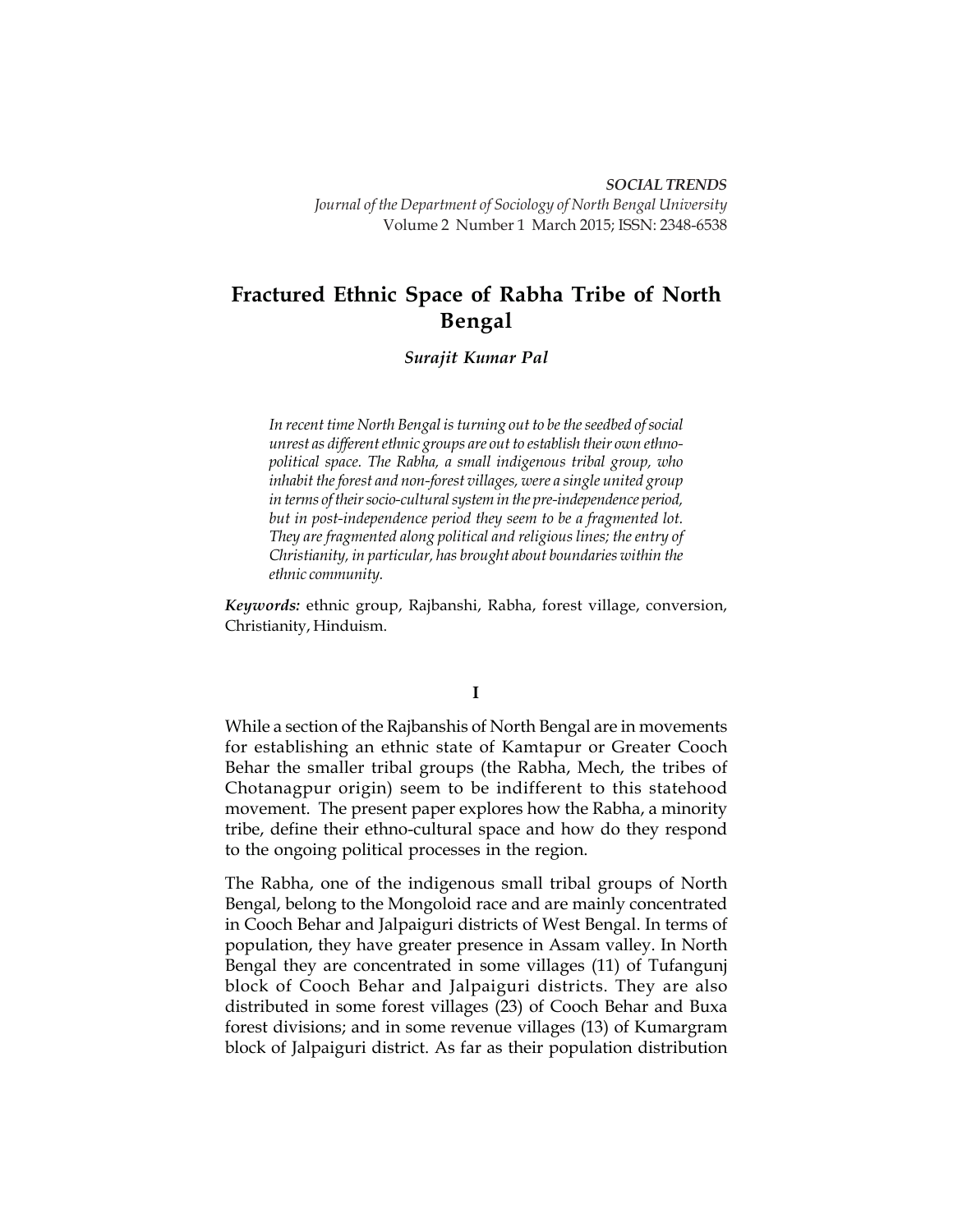in North Bengal is concerned, they, by and large, are in the midst of two distinct ecological settings - the forest and the non-forest areas.

Earlier, the Rabhas were a matrilineal tribe. But now the non-forest section of them has already become patrilineal while the forest section is in the way to patriliny. The members of this community aspire to ascertain their own ethno-cultural distinctiveness in a larger socio- political milieu, dominated by the Rajbanshis, Bengalis and the immigrants and the tea garden tribes. In recent years several socio-religious and political developments in North Bengal have impacted upon the Rabha society making it difficult for them to maintain their unique ethno-cultural identity.

The two most important factors that have intruded into their sociocultural space are (a) conversion to Christianity, and (b) Hinduisation. These two developments have left a destabilizing effect on this otherwise homogenous community. Historically the geographical space of North Bengal was occupied mainly by the people of Mongoloid race (like Rajbanshi, Koch, Rabha, Mech and other indigenous groups), and was ruled by the Koch kings. During the British rule and after Independence this sparsely populated tract has accommodated immigrants from different directions. A significant section of these immigrants came from Chotanagpur region of central India to work as tea garden workers. The tea garden tribes are called *Modesia* although they do not constitute a homogenous community. The other stream of immigrants constitutes the Bengalis hailing from erstwhile East Bengal/ Pakistan (now Bangladesh); they are widely spread over in different districts across rural and urban areas. The Rabhas thus find the Rajbanshis, the Modesias and the Bengali immigrants as their dominant neighbours who can penetrate into their spatial and cultural territory. How do the Rabhas respond to such a situation? What kind of survival strategy do the Rabhas work out? The taking over of control of the resources, especially land and employment opportunities, has opened up the possibility of discord between the 'locals' and the immigrants. Some of the ethnic movements in North Bengal can be looked into from this perspective. The penetration of Christianity and Hinduism has also posed serious challenge to Rabha identity and unity.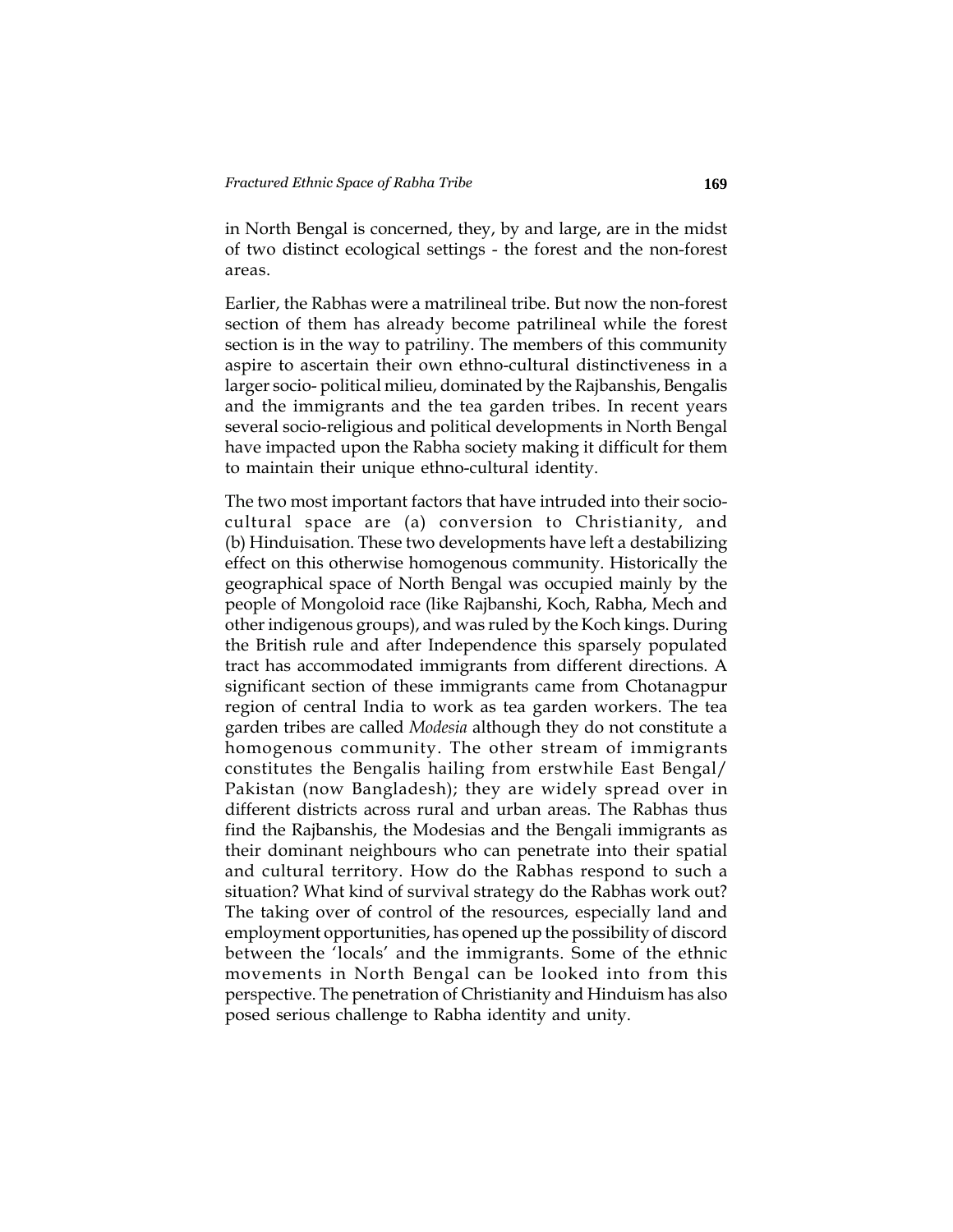Conversion to Christianity among the Rabha living in forest villages (primarily the part of Western Duars) is being taken place in recent time. This is being done by the Rabha Baptist Church Union (RBCU), based in Debitola village of Parbatjowar tract of Dhubri district of Assam. Parbatjowar tract is the homeland of many Rabha people (Kocha section, also termed as Koch-Rabha) and the Rabhas who live in North Bengal also belong to the same section. This bears certain advantage to the Rabha evangelists who have been involved in proselytizing activities since late 1970s. In the initial phase (between late 1970s and early 1980s) conversion was confined to a few villages. Later, mainly between mid-1980s and early 2000s, majority of them have accepted Christianity in search of a new identity. Christianity has given the Rabhas an identity and a kind of empowerment since, prior to this process, they were relatively isolated from the neighbouring Hindu and Muslim communities and had a minimal control over resources, human and material.

Prior to conversion the Rabhas were influenced by a new faith named Janjogi (a faith spread by a Nepali monk in different forest *bastees* in 1950s). They kept that faith alive till mid '70s and certain sections still adhere to it. This faith redefined the importance of sun, air, earth and moon in human life and its linkages with their socio-cultural life of the people. Acceptance of *Janjogi* by a section of Rabhas segregated them from the non-Janjogi Rabha. Even when a section of Rabhas accepted Janjogi as its faith they were called Hindu. The Hindutva forces (the Sangh Parivar) in recent years have swung into action to drive the Christian Rabha back home. The efforts of the Hindutva forces to bring the non-Hindu masses back into the Hindu fold stem from a political motive; the main objective is to brush off cultural diversities that India is known for and establish one nation and one culture. The influences of Hinduism were more conspicuous among both indigenous and the tea garden settlers. The agencies of the Sangh Paribar like RSS, Bajrang Dal and the Banabasi Kalyan Ashram (BKA) is active in different areas of North Bengal targeting the tribals in rural areas and tea garden workers.

Although Christianity has spread among a section of Rabhas it has failed to engulf the entire Rabha population; a majority of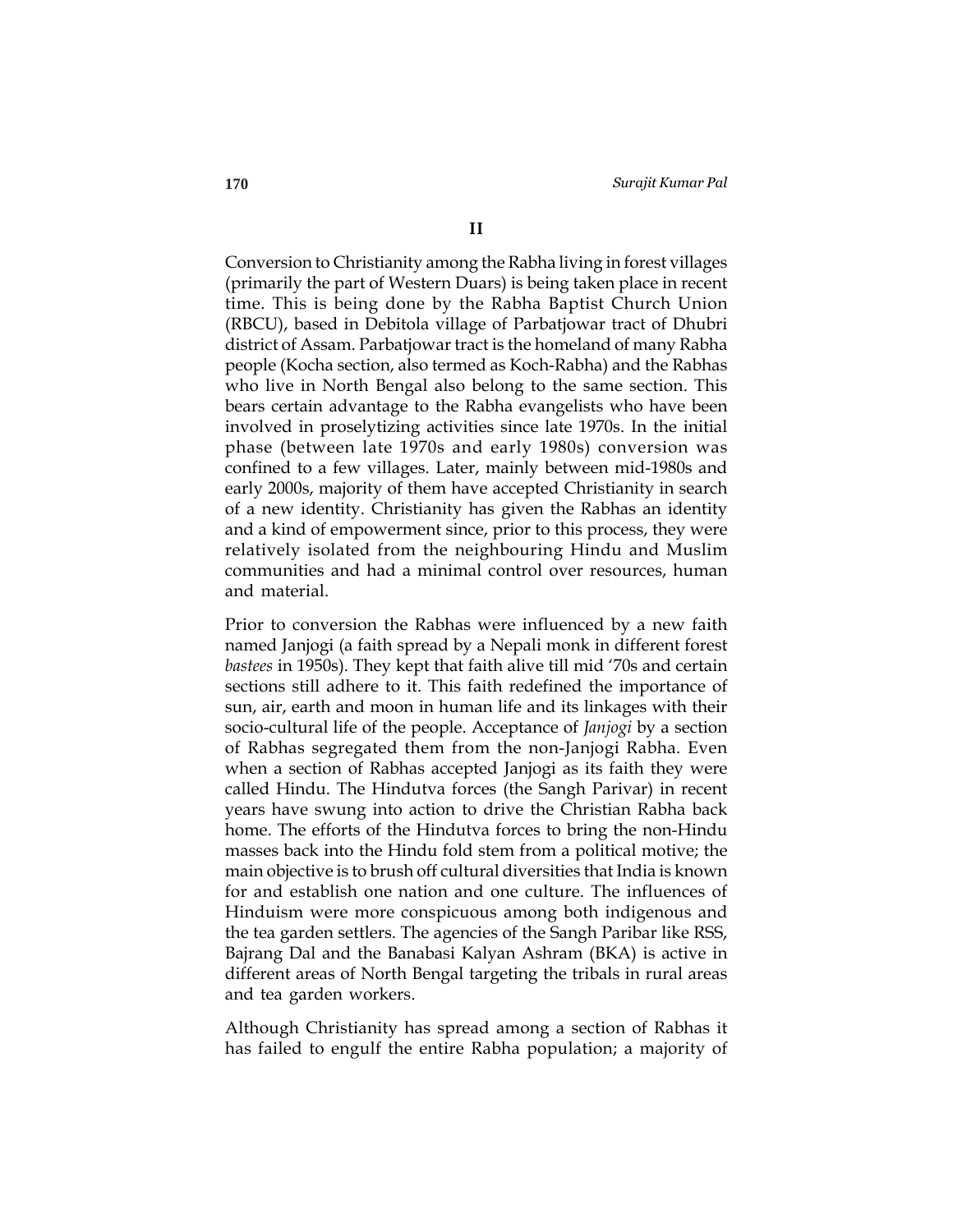them are still Hindu. To counter the spread of Christianity among the Adivasis (both indigenous and immigrant) the outfits of the Hindutva forces have made their base in different forest villages and tea gardens of Western Duars. Acceptance of Christianity by section of Rabhas bears significance since they were kept out of the Hindu caste-fold or Hindu society and were not assimilated into Hindu culture for many years. Thus despite claiming to be Hindu they lived with a strong sense of isolation from the mainstream (caste) Hindus.

The Hindutva forces operate on three basic principles - (a) *samparka sthapan* (making relationship), (b) *samiti* (organization), and (c) *prakalpa* (project) when they target a community. The principal aim is to motivate the non-Hindu masses to come into the Hindufold. In Western Duars the Banabasi Kalyan Ashram (BKA), the education wing of the Sangh Paribar, has been working since last few years with the aim of spreading education among the adivasi children, and of course indoctrinating them with the ideals of Hinduvta (according to the Hinduvta forces it is not religion but a way of life). Besides education these organization do some healthcare and other welfare activities as a part of its mission.

It appears from field study that the Samparka Sthapan Kendras are active in over 50 villages of Cooch Behar and Jalpaiguri districts. Apart from this, 11 *Sishu Siksha Kendras*, primary schools, physical education centres (sports centre) etc. are functioning in different Banabasi villages. The Hindutva activists also organize *dharma jagaran* (rejuvenation of religious ideals) and mobilize people for installation of Hindu idols and construction of *mandirs.*

The Hindutva activists have organized the local people, which include the Rabhas, for installation of Shibalinga and Hanuman idols in different tribal villages. This step is eco-oriented and not totally alien to the adivasi cultural tradition. By their neighbours they are treated as Banabasi, meaning forest dwellers, whose livelihood and culture have a direct link with forests. The *adivasis* are by and large the nature worshippers and keeping parity with their cultural tradition the Hindu protagonists have adopted such steps. The Rabhas live in the villages of western Duars and are now divided into two religious groups, Hindu and Christian, and follow the religious practices following their respective faith.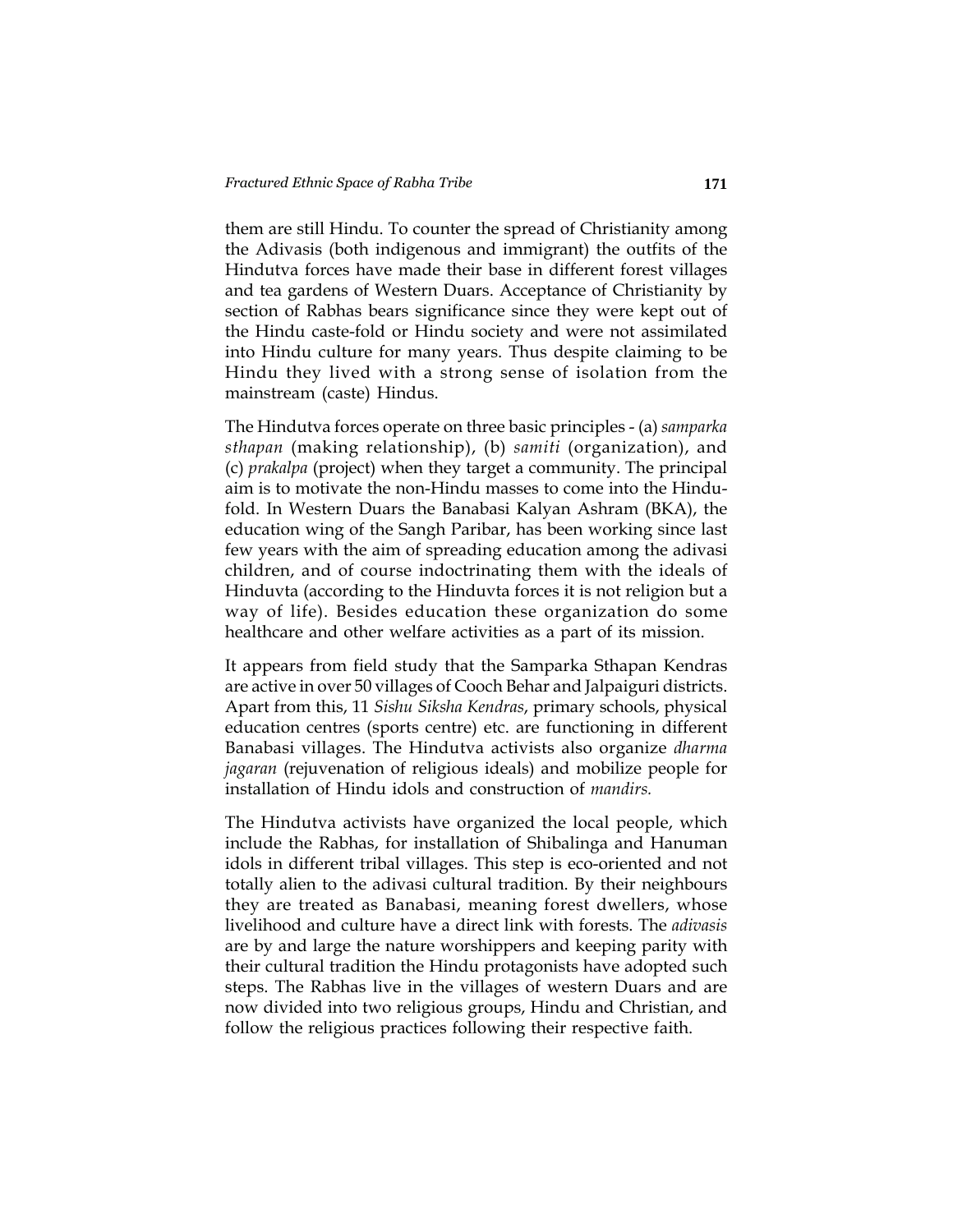The Rabha of this region came under the influence of one political outfit - Akhil Bharatiya Adivasi Gorkha League (ABAGL) in the 1970s and early 1980s. Its activities were mainly confined to the tea garden and forest areas of western Duars. The leadership was in the hands of the Nepalis (Gorkhas) and a few immigrant tribal leaders. The Rabhas of the region have, by and large, refused to side with this political outfit and its goal.

The Rabhas living in Tufangunj and Kumargram Block areas are largely Hindu by religion. In this area the Hinduisation process started in 1930s and continued in the 1940s. In post-independence period, during 1960-1970, the process gained momentum. However, the Rabhas are well aware that they will never be a part of the caste system and will never be accepted by the mainstream Hindus. Therefore, they consciously retain their tribal identity. They are recognized as a Scheduled tribe and get the benefit of reservation.

#### **III**

The Rajbanshis of North Bengal (at least a section of them) are demanding a separate state Kamtapur or the Greater Cooch Behar State for several decades. The movement is not confined to North Bengal alone; it is spread out to some districts of Lower Assam as well. The Rajbanshis, who lead this movement, have tried to mobilize the Rabha and other indigenous groups like the immigrant Adivasis who work in tea garden. Barring the Rabhas living in non-forest villages all groups have maintained a distance from this movement. A section of the Rabhas has extended a kind of moral support to the movement, but, at the same time, refrained from active participation in it. Stuck to their tribal identity and sociopolitical standing they do not want to be a part of a larger ethnic movement.

The leaders of Kamtapur statehood movement tried to mobilize the local masses against the immigrant Bengali population. The Uttarkhand Dal, came into existence in 1969, first demanded a Kamtapur state, consisting of Cooch Behar, Jalpaiguri, Darjeeling, Malda and West Dinajpur districts of North Bengal. Later three subdivisions of Darjeeling district were kept out of their map of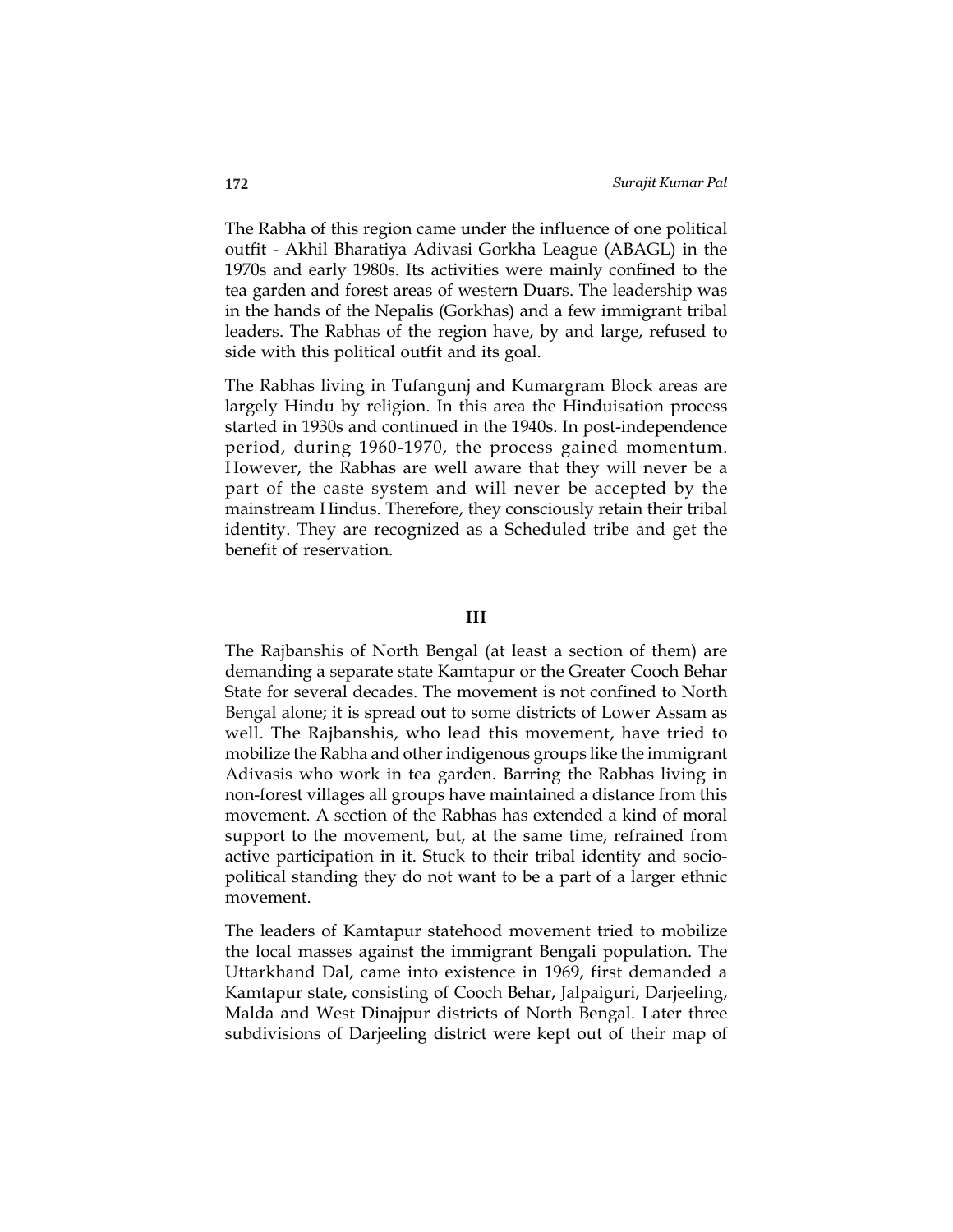the state since another statehood movement, or Gorkhaland was going on these. The Uttarkhand Dal later became the Kamtapur Ganaparishad. This political outfit could not make much headway in mobilizing the tribal inhabitants since the latter too do not want to lose their distinctive identity. In mid-1970s the Rajbanshi leaders took fresh initiatives in mobilizing all local indigenous groups including the immigrant tribals under the banner of Uttar Banga Tapasili Jati O Adivasi Sangathan (North Bengal Scheduled Castes and Scheduled Tribes Organization - NBSCSTO) for strengthening its support base. As in Kamtapur movement the leadership of this new political outfit was in the hands of educated Rajbanshi youth. But, the Adivasis of the region showed little interest. The Kamtapur statehood movement targeted the Bengali immigrants who, according to its leaders, have taken over the major economic and political capital of North Bengal. The immigrant Bengalis have also turned the local people into a minority. According to them, this has taken place under the direct patronage of the mainstream political parties. In effect, the political power in North Bengal at the level of different democratic and administrative bodies is in the hands of the Bengali immigrants. The Left parties and other national parties had strong organizational presence among all the ethnic communities in North Bengal and they undertook political programmes to retain their support base. The ruling parties in the state do not support the idea of creation of Kamtapur state and they have tried to divide the ethnic communities (the tribal communities) as well. The Rabhas of non-forest setting are not a homogenous political community; they extend their support to political parties like the CPI (M), Forward Bloc, R.S.P, Cong (I) and now Trinamul Congress and so on. The distribution of benefits of various government-run programmes (under rural development schemes), the distribution of land *patta* land etc. can also divide the members of a particular community while selecting the beneficiaries.

The Rabhas living in different locations of North Bengal and Assam (in Rongdani, Maitori, Pati, Dahuri, Kocha and many other places) are trying to be united as an ethnic group by forming an organization called the Rabha National Council (RNC) which was formed in the early part of 20<sup>th</sup> Century. In North Bengal the organization started functioning only in 1970s. However, it never gained the necessary momentum due to weak leadership and weak